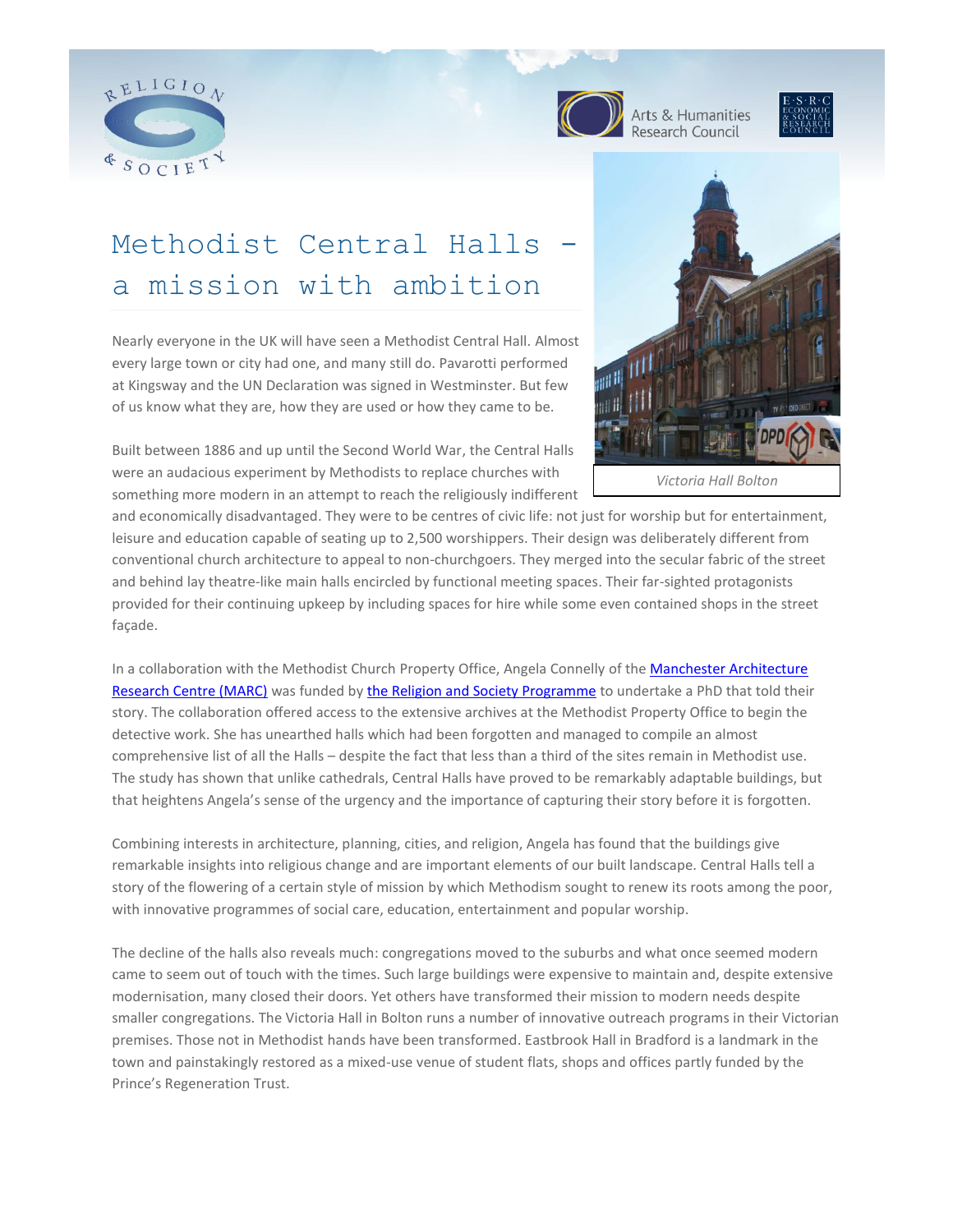





### Find out more

- Listen to the podcast recorded with Angela Connelly discussing this research: [http://www.religionandsociety.org.uk/publications/podcasts/show/methodist\\_central\\_halls\\_as\\_public\\_s](http://www.religionandsociety.org.uk/publications/podcasts/show/methodist_central_halls_as_public_sacred_spaces) [acred\\_spaces](http://www.religionandsociety.org.uk/publications/podcasts/show/methodist_central_halls_as_public_sacred_spaces)
- Visit the project's website: [http://methodistcentrahalls.webeden.co.uk/#](http://methodistcentrahalls.webeden.co.uk/)
- Read Angela Connelly's entry 'Central Halls' for the Online Dictionary of Methodism from here: <http://www.wesleyhistoricalsociety.org.uk/Dictfr1.html>
- Visit the Methodist Church of Great Britain's Technical and Conservation Department: <http://www.methodist.org.uk/index.cfm?fuseaction=churchlife.content&cmid=186>
- Visit the Methodist City Centre Network to see the work they do: <http://www.methodistcitycentrenetwork.org.uk/>
- Contact: Angela Connelly [angela.connelly-2@postgrad.manchester.ac.uk,](mailto:angela.connelly-2@postgrad.manchester.ac.uk) Michael Hebbert [m.hebbert@manchester.ac.uk](mailto:m.hebbert@manchester.ac.uk) and Andrew Crompton [andrew.Crompton@liverpool.ac.uk.](mailto:andrew.Crompton@liverpool.ac.uk)

## You might also be interested in...

- Religion and Society project *Multi-faith Spaces* about the design shared buildings for different religions in the UK in which this project's co-investigator Andrew Crompton is also involved in with Ralf Brand and Chris Hewson of the Manchester Architecture Research Centre: [http://www.religionandsociety.org.uk/research\\_findings/projects/phase\\_three/large\\_research\\_projects](http://www.religionandsociety.org.uk/research_findings/projects/phase_three/large_research_projects)
- **•** Programme funded research about Protestant dissent in  $17^{th}$  to  $19^{th}$  century Britain: [http://www.religionandsociety.org.uk/uploads/docs/2010\\_12/1291644822\\_Rivers\\_Phase\\_1\\_Collaborativ](http://www.religionandsociety.org.uk/uploads/docs/2010_12/1291644822_Rivers_Phase_1_Collaborative_Studentship_Block.pdf) [e\\_Studentship\\_Block.pdf](http://www.religionandsociety.org.uk/uploads/docs/2010_12/1291644822_Rivers_Phase_1_Collaborative_Studentship_Block.pdf)
- The *Innovative Methods in the Study of Religion* conference which the Religion and Society Programme coorganised in 2010 and Angela Connelly and Michael Hebbert presented this project at. They are contributing a chapter to the book to come out of it: http://www.religionandsociety.org.uk/research\_findings/featured\_findings/innovative\_methods\_in\_the study of religion
- The finding from another Religion and Society funded project *British Religion in Numbers* that Methodists live longer: [http://www.religionandsociety.org.uk/news/show/brin\\_shows\\_that\\_methodists\\_live\\_longer](http://www.religionandsociety.org.uk/news/show/brin_shows_that_methodists_live_longer)

# Project Details

#### Award Title

**Methodist Central Halls as Public Sacred Space**